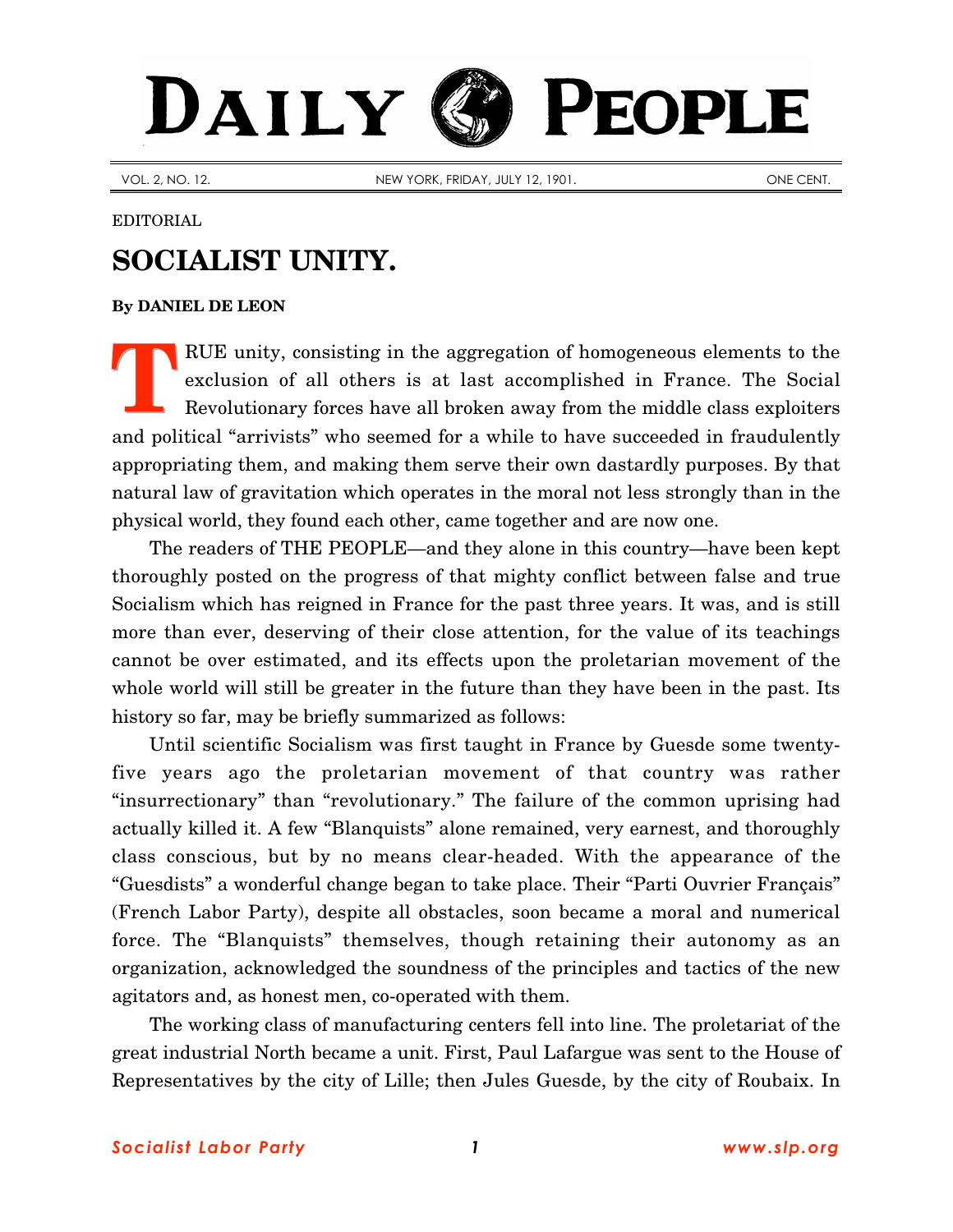the meantime Valliant, of the Blanquists, and some of his associates, entered the municipal council of Paris. Propelled by these primary successes the organization rapidly spread throughout the country. Socialism became a power.

Not only the plutocracy but the middle class, not only the aristocratic reactionists but the republican conservatives, began to tremble in their stolen boots. The middle class, in particular, saw its doom written on the book of fate, but with its traditional hypocrisy, undertook to stem the tide by sidetracking the proletarian movement. Some of its brightest "intellectuals," under the lead of Millerand and Jaures, professed to have seen a new light and declared themselves "Socialists."

To be sure, the Parti Ouvrier Français looked with suspicion on these new allies; but it could not dampen the enthusiasm which these remarkable accessions of "intellectual power" excited among masses which were as yet insufficiently educated, impatient for some improvement in their wretched condition, and inclined to see in the reserve of the more enlightened Guesdists an evidence of personal jealousy.

It goes without saying that the "intellectuals" did not "throw themselves" into the "Socialist movement" for the mere sake of serving the middle class. They looked, first of all, as any true middle class man is bound to do, for their own personal aggrandizement. A seat in the Chamber was good enough in its way; but it was good insomuch only as it might be used as the rung of a ladder to climb to the top, where the power lay with its large emoluments and enormous patronage. They watched {for} their opportunity, knowing that it would surely come.

And the opportunity came sooner, even than they expected. "The affair"—the Dreyfus affair—brought it on, and Millerand was lifted into the "bourgeois" Cabinet, at the head of the Ministry of Commerce, that is, with a patronage and consequent power of corruption unequalled in our own White House.

With Millerand's conduct since then; with the infernal machinations of his supporters against the Parti Ouvrier Français, for the disruption of that bulwark of Revolutionary Socialism; with the cowardly act of the International Congress in adopting the famous and infamous "Kautsky resolution"; with the withdrawal of the Parti Ouvrier Français from the so-called French National Socialist Congress, held immediately thereafter; with the boast of the "Intellectuals" that if the Parti Ouvrier Français had not thus fully committed suicide they would in fourteen days actually kill it; and lastly, with the withdrawal of the "Blanquists" and the "Communists" from the so-called "Unity Congress" held at Lyons, our readers are